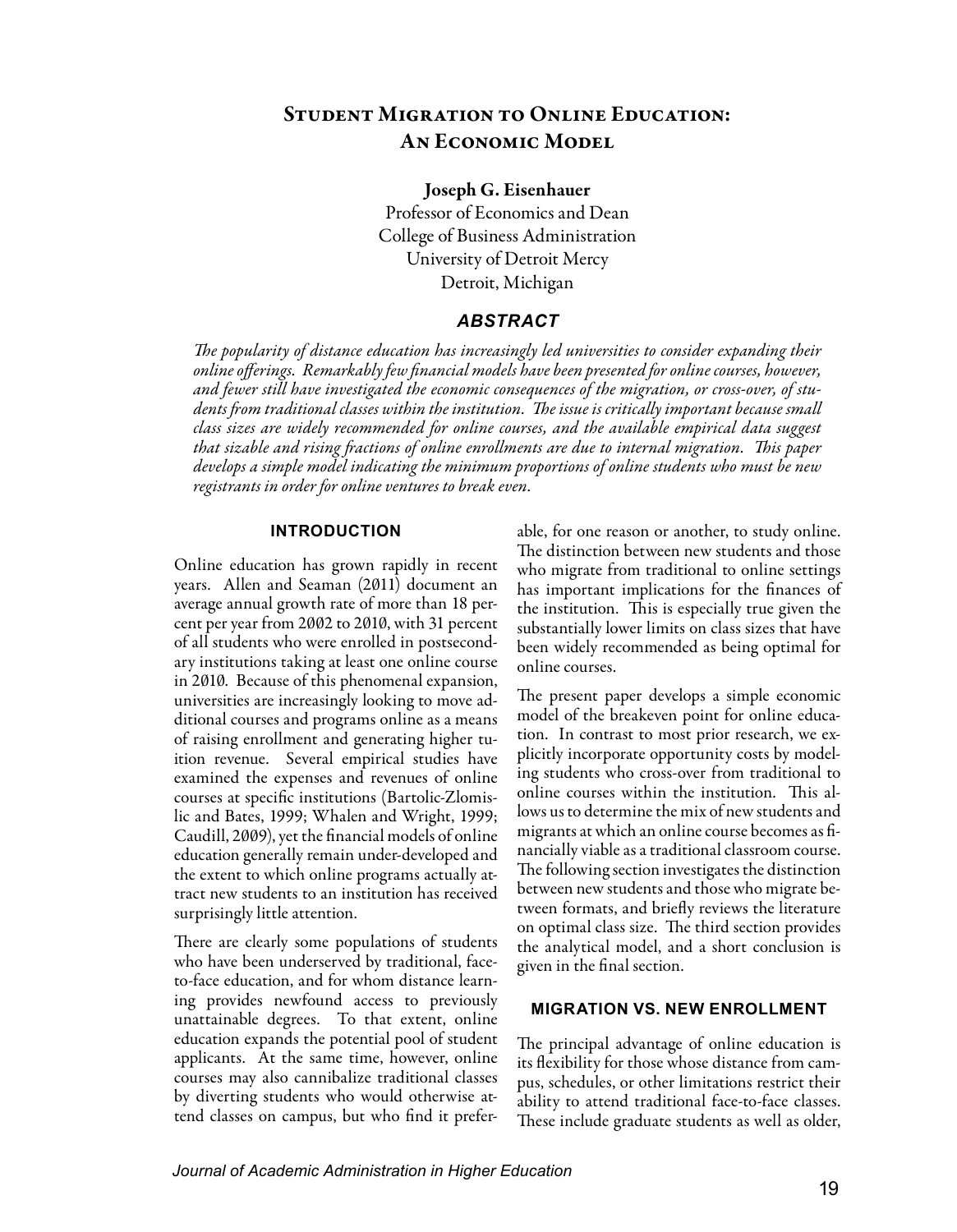non-traditional undergraduates whose jobs and/ or familial responsibilities prevent them from being physically present in a classroom on campus at predetermined days and times; those who reside at such a distance from campus that commuting becomes impractical, and for whom living in a dormitory or campus apartment may be unaffordable; and students with disabilities for whom attendance in a traditional classroom may present overwhelming challenges. Although educational institutions are obligated to accommodate students with disabilities under the Americans with Disabilities Act and earlier legislation, issues such as transportation to the institution can still present difficulties; see for example Paul (2000). In some cases, online education also allows students to accelerate or decelerate the pace at which course material is covered; it can therefore accommodate the individual learning capabilities of students who require more or less time than a traditional semester, trimester, or quarter to complete a course (Wang and Reeves, 2007). Such populations clearly constitute an important part of the enrollment growth in online education.

Another portion of the growth, however, is due to the popularity of online courses among students who would otherwise take traditional classes but simply prefer the electronic format. There are several possible reasons why students may elect to migrate to an online course if given the choice. Student-athletes whose travel to out-of-town competitions frequently keeps them off campus, or whose practice schedules conflict with the scheduled times of certain courses, may opt for some online alternatives, especially if they are offered in asynchronous formats (Kreb, 2008). Some students may register for online courses because they perceive—or misperceive, as the case may be—distance education to be less demanding than traditional courses (Li and Akins, 2005; Mortagy and Boghikian-Whitby, 2010). Unfortunately, those who think it will be easier to cheat online may also be attracted to web-based formats. Kennedy, et al. (2000) found that a majority of students (and faculty) believe it is easier to cheat in electronic classes than in traditional classes; Lanier (2006) found that students cheated twice as much online, and the students surveyed by Watson and Sottile (2010) reported themselves to be four times more inclined to cheat online and perceived their classmates as being five times more likely to cheat online than

face-to-face. LoShiavo and Shatz (2011) found that more than 70 percent of students cheated online.

Additionally, personality may play a role. For example, shy or introverted students may believe again, rightly or wrongly—that electronic communication provides greater anonymity during class discussions (Lee and Lee, 2006). Although many educators have emphasized that small class sizes and electronic records of student contributions to class discussions make participation imperative in online courses, there can be more subtle issues at work. Some students whose physical appearance makes them self-conscious about their ethnicity, poverty, gender-identity, disability, etc. may feel genuinely less intimidated online, and freer to enter into discussions in which their views will not be dismissed by others out of discrimination; there does not yet appear to be much research on this issue. Introverts may especially favor asynchronous discussions, which allow greater time for contemplation of questions prior to submitting responses (Ellis, 2003). And still other students may choose an online course rather than a traditional course because of a preference for a particular instructor. The greater popularity of some instructors is, of course, an age-old problem even within the realm of traditional education, but it may be exacerbated by the choice between online and conventional options. If, for example, more senior professors are teaching exclusively in the traditional mode while younger, more recently-degreed junior faculty who are more attuned to electronic communication are teaching online, students may perceive the latter as providing more up-to-date, relevant academic content. Thus, while online education brings new students into the community of higher education, for a variety of reasons it also induces cross-over, or migration, from traditional courses.

Although the data are rather ambiguous, both the macro and micro evidence suggests that the growth of online enrollment is a combination of new students and migrants. At the macro level, Table 1 gives aggregate enrollment data for the U.S. as compiled by Allen and Seaman (2011). Between the Fall of 2002 and the Fall of 2010, online enrollments grew by more than 4.5 million students, while overall enrollments at postsecondary institutions increased by only 3 million. By themselves, these data do not indicate what would have happened to enrollments in the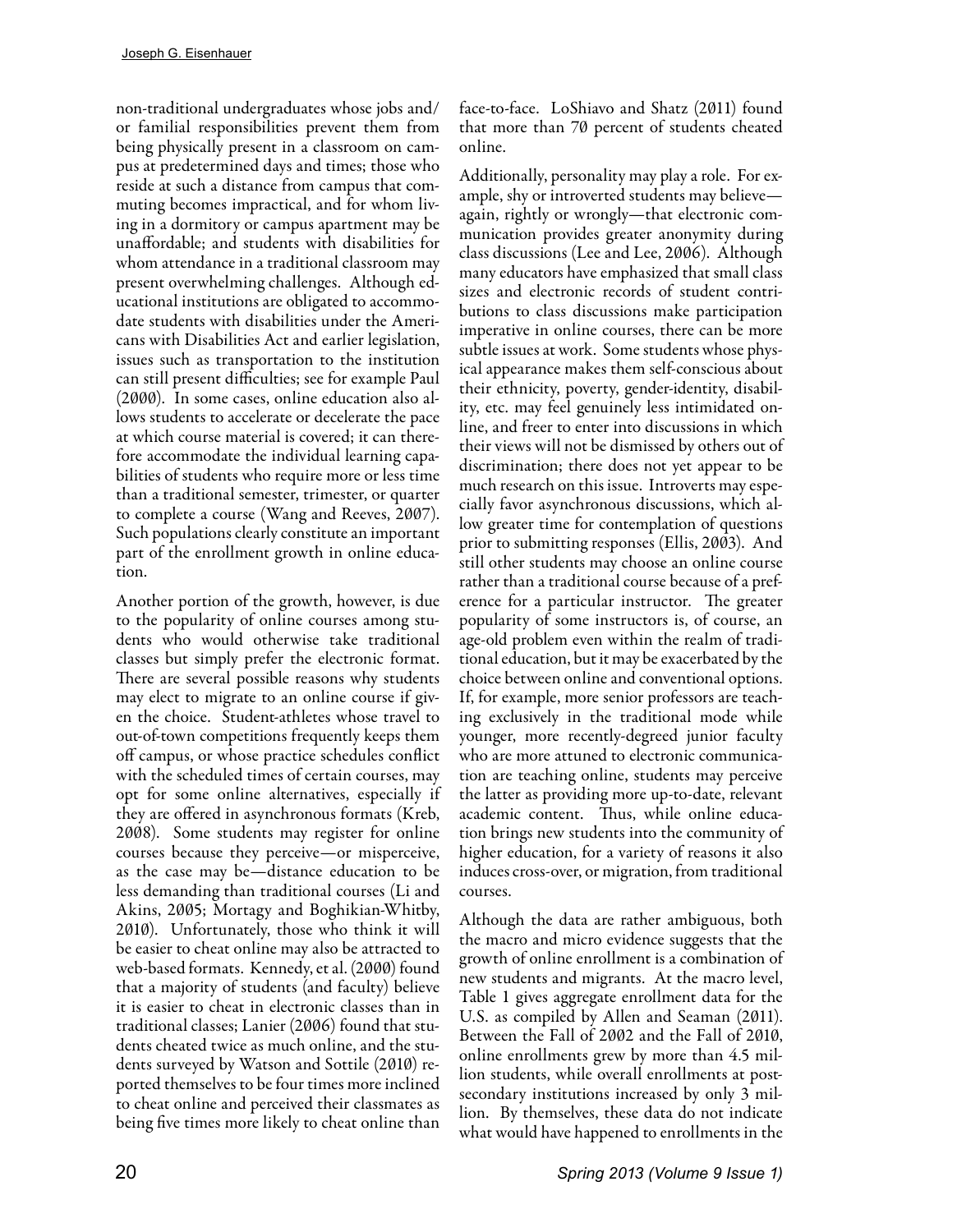absence of online education, so any interpretation is somewhat speculative. There are, however, several possible explanations that could potentially account for these figures. At one extreme, it is theoretically possible that the equivalent of 1.5 million students from traditional courses exited higher education altogether during this period, while 4.5 million new students, who would not otherwise have attended college, entered online. In that scenario, colleges and universities collectively enrolled 4.5 million more students than they would have if online programs did not exist. At the other extreme, it is theoretically possible that 3 million new students enrolled in traditional programs during this eight-year period, while 4.5 million existing students who would otherwise have remained in traditional courses migrated to online education. In that scenario, online courses enhanced the academic opportunities for existing students who preferred electronic formats, but contributed nothing to overall enrollments in higher education.

Neither of these extreme cases seems particularly plausible, however, and the reality almost certainly lies somewhere between them. A more likely interpretation is that the excess of online enrollment growth over total enrollment growth represents migration, and the rest—the net expansion in overall enrollment—represents new student registrations attributable to online education. This assumes that enrollments in traditional courses would have remained constant from 2002 to 2010 had online education not been available. If that is the case, then 1.5 million students migrated from traditional to online

courses, while 3 million new students, who would not otherwise have attended a college, entered higher education online during the period. Then roughly two-thirds of the increase in online registration from 2002 to 2010 represents overall enrollment growth, and one-third is attributable to migration between course delivery formats. (Note that estimates based on Table 1 refer exclusively to headcounts; information regarding online credit hour generation is not currently available.)

Somewhat different proportions are apparent in the most recent one-year period. From 2009 to 2010, online enrollment increased by roughly 563,000 students while overall enrollment rose by approximately 116,000. If we again attribute the net growth in overall enrollment to distance education and the difference, roughly 447,000 students, to migration, then only about 20 percent of recent online growth represents new students, and 80 percent represents crossover. The difference between the longer term (2002 through 2010) figures and the more recent (2009 to 2010) estimates might be attributed to the increasing saturation of the market with online programs. Indeed, as Allen and Seaman (2011, p. 11) note, "The slower rate of growth in the number of students taking at least one online course as compared to previous years may be the first sign that the upward rise in online enrollments is approaching a plateau."

For an individual college or university, the concept of new enrollment refers to those students who would not otherwise have chosen courses at that particular institution if distance learning had not been an option. At the micro level, the published data are rather sparse; one of the few studies to investigate this question was undertaken by Cavanaugh (2005). Examining online enrollments at a single university, he found that 7.4 percent of students taking an online course lived in dormitories or apartments on the campus, and a total of 41 percent lived within 10 miles of the campus. Cavanaugh (2005, p. 7) notes, "It is entirely possible that online students living within ten miles of campus could have taken the courses on campus" in the traditional, face-to-face mode. Another 31 percent of the students were enrolled exclusively in online courses. With respect to these, Cavanaugh (2005, p. 7) remarks, "For the

| IVIAL AND UNLINE ENNOLLWENT, EVVE-EV IV                        |                     |          |                      |                 |  |  |  |  |
|----------------------------------------------------------------|---------------------|----------|----------------------|-----------------|--|--|--|--|
| Year                                                           | Total<br>Enrollment | Increase | Online<br>Enrollment | <b>Increase</b> |  |  |  |  |
| 2002                                                           | 16,611,710          | NA       | 1,602,970            | NA              |  |  |  |  |
| 2003                                                           | 16,911,481          | 299,771  | 1,971,397            | 368,427         |  |  |  |  |
| 2004                                                           | 17,272,043          | 360,562  | 2,329,783            | 358,386         |  |  |  |  |
| 2005                                                           | 17,487,481          | 215,438  | 3,180,050            | 850,267         |  |  |  |  |
| 2006                                                           | 17,758,872          | 271,391  | 3,488,381            | 308,331         |  |  |  |  |
| 2007                                                           | 18,248,133          | 489,261  | 3,938,111            | 449,730         |  |  |  |  |
| 2008                                                           | 19,102,811          | 854,678  | 4,606,353            | 668,242         |  |  |  |  |
| 2009                                                           | 19,524,750          | 421,939  | 5,579,022            | 972,669         |  |  |  |  |
| 2010                                                           | 19,641,140          | 116,390  | 6,142,280            | 563,258         |  |  |  |  |
| *Source: Allen and Seaman (2011) and author's<br>calculations. |                     |          |                      |                 |  |  |  |  |
|                                                                |                     |          |                      |                 |  |  |  |  |

### **Table 1 Total and Online Enrollment, 2002-2010\***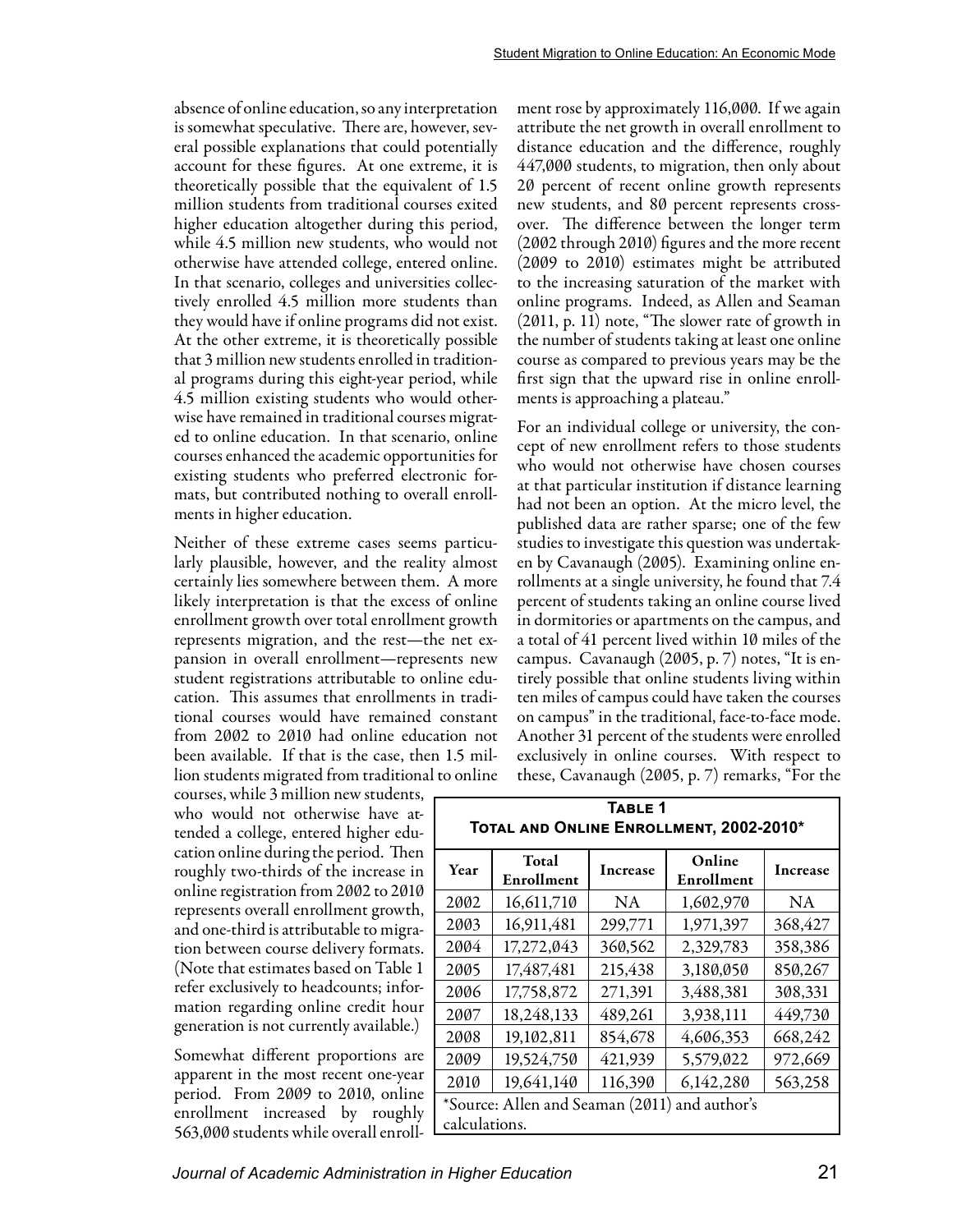31% of the online students who were taking only online courses and therefore avoided significant commutes, the argument against student cannibalization is stronger. It is likely that at least some of these students, who differ in many significant ways from the average student and live a significant distance from campus, would not have taken the courses if they were not available online." Similarly, Klaus and Changchit (2011) found that two-thirds of online students live within a 30 minute commute of their campus, and one-third reside more than 30 minutes away.

Thus, using the available micro and macro data as rough guides, it appears that between 20 and 60 percent of online enrollment represents a combination of new students and retained students who would otherwise have left the university for other institutions, while some 40 to 80 percent of online registrants simply migrated from traditional classrooms within the same university. At present, the existing research does not allow us to narrow these relatively wide ranges.

If class sizes and instructors' time were unlimited, then these percentages might not matter much in the financial model. Assuming sufficient demand, online classes could potentially be expanded until enough new students registered—even if they constituted a minority of those enrolled online—to break even. Indeed, compared to the physical classroom space that constrains the sizes of traditional classes, the virtual classroom may be less restrictive. However, online offerings are inherently more varied and complex, beginning with the decision to adopt the synchronous or asynchronous format. Additionally, instructors must devote vastly greater time and effort to each student in an online forum than in a face-to-face setting (Rothkopf, 2003). Indeed, because distance education may attract a broader population of students from around the world, there is a heightened need to recognize, respect, and accommodate a diversity of cultures, expectations, and learning styles. Differences in languages, religious beliefs, social classes, cultural values, traditions, and levels of economic prosperity may be reflected in different learning styles, communication patterns, needs for privacy, comforts levels with interaction, and even expectations regarding education itself, all of which can affect group dynamics and educational outcomes (Wang and Reeves, 2007; Liu, 2007; Edmundson, 2007). Thus, in the virtual realm there is a distinct need for careful course

design and delivery to bridge cultural gaps, reach students of various academic orientations, and overcome spatially separated learners' sense of isolation by building online communities. As Eberle and Childress (2007, p. 242) contend, in distance education, "Striving to accommodate differences in language, social values, and accustomed learning styles can oftentimes mean the difference between access to information and access to learning."

Consequently, numerous experts have strongly recommended that online class sizes be substantially smaller than most traditional classes. More than a decade ago, Boettcher (1998) and Howard (2002) suggested that online class sizes should be 20 or less. More recently, Kingma and Keefe (2006) found that student satisfaction with distance education was maximized in classes of 23 to 25 students, and faculty who responded to Orellana's (2009) survey reported that the optimal size for an online class to achieve the desired level of interaction was 16 to 19 students. Colwell and Jenks (2004) distinguished between undergraduate and graduate classes, finding the optimal size for the former to be up to 20, and the optimal size for the latter to be 12 to 15. Similarly, Qui's (2010) doctoral dissertation addressing online graduate courses determined the optimal size to be 13 to 15 students, while the graduate students and faculty surveyed by Reonieri (2006) generally considered 10 to 15 students to be a medium size for an online class, and believed that more than 15 students constitutes a large class. An excellent review of this literature was recently presented by Irby and Lara-Alecio (2012). Overall, the general consensus appears to be that the optimal size for an online class is around 20 students, with that number being slightly higher at the undergraduate level and somewhat lower at the graduate level. Given these small class sizes, it becomes imperative from the financial perspective to determine what proportion of the online enrollment represents new students, and what proportion represents migration.

# **MODEL**

We next examine a specific question: if an online section of a course is to be offered, how many new students must it attract to break even? Alternatively, we may ask the equivalent question: what is the maximum number of traditional students that can be diverted to the online section, if the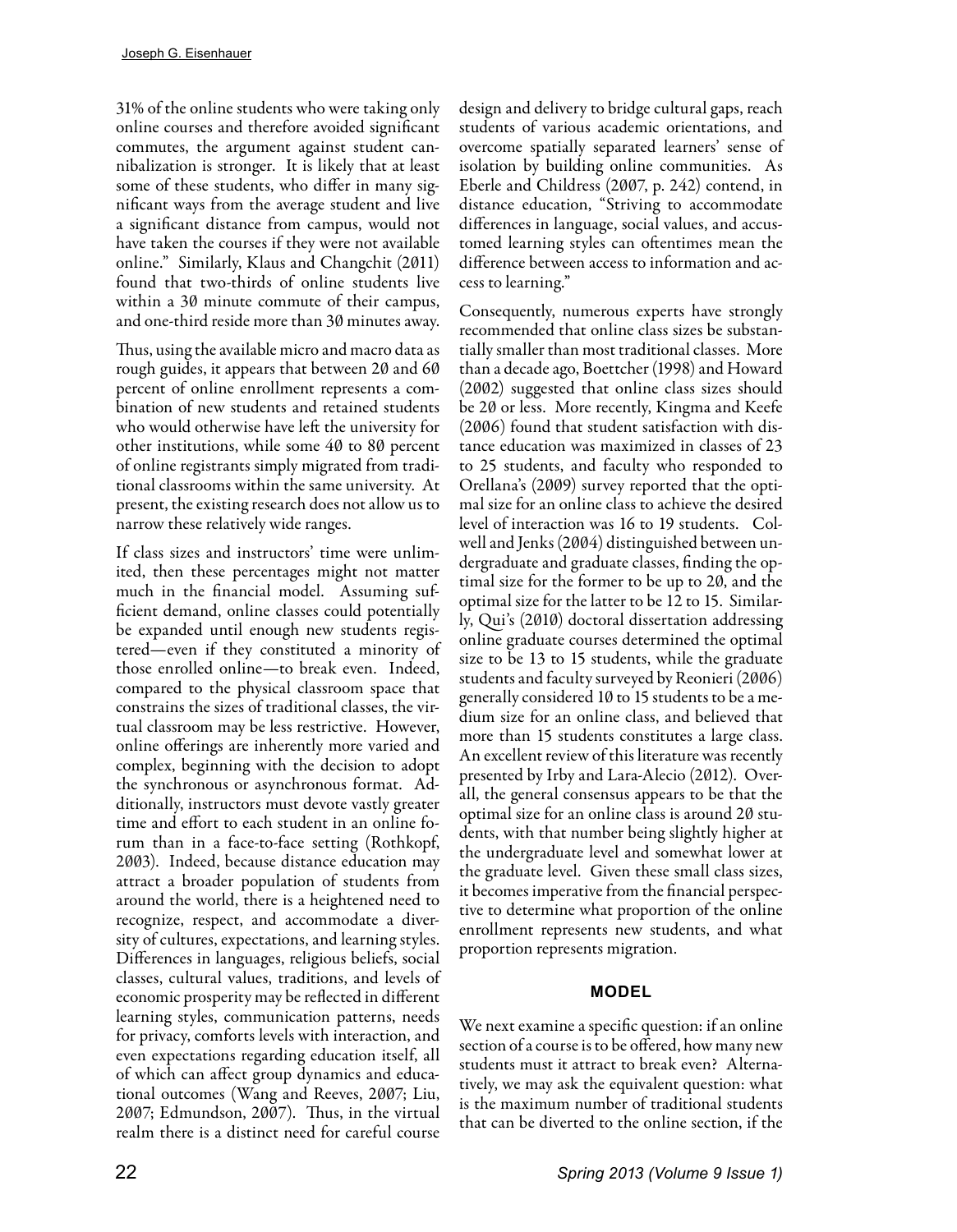course is to break even? Because some degree programs require more courses or credit hours than other programs, for convenience we model all costs and revenues on a per course basis.

At the simplest level, we may think of the net revenue to the university from a traditional classroom course (*C*) in the absence of an online alternative as

$$
C = GT - S,\tag{1}
$$

where *G* represents the number of students "on the ground", *T* is the tuition per student, and *S* denotes the faculty salary, benefits, and other instructional and overhead expenses of the course. The nominal or stated tuition rates are often discounted through the financial aid process (especially at private nonprofit universities), so we define *T* as the average tuition rate net of discounts. In practice, the marginal cost of instruction from registering an additional student (such as the additional time devoted to grading) is customarily borne by the instructor until the class limit is reached, after which another section may be opened; we therefore treat *S* as fixed. For courses taught by adjunct faculty, calculating *S* may be relatively easy; in the case of full-time faculty members with research and service obligations, *S* may be more difficult to estimate. Nevertheless, apportioning faculty costs to a course is a necessary financial exercise; indeed, most institutions use some heuristic rule to establish minimum enrollment standards for traditional courses. Using the present notation, a non-negative net revenue for a traditional course in the absence of online alternatives requires  $G \geq S/T$ . Then, for example, if  $S = $11,000$  and  $T = $2,000$ , a traditional course may be cancelled if fewer than 6 students register.

Now suppose that competing institutions offer similar courses online, providing greater convenience to students. Some of the home institution's students may exit to attend elsewhere—either temporarily, with the intention of transferring the credits back to the home institution, or permanently. Revenue from the traditional course then becomes

$$
C' = (G - X)T - S,\t\t(2)
$$

where C' denotes a revision to C and  $X \geq \emptyset$  denotes attrition. In an effort to retain its own students and attract new ones, the home institution may plan to offer its own online options.

There are, however, additional costs involved with distance education. These include the costs of hardware and course management software, expenses associated with the development of digital course materials and faculty development of online teaching skills, and the costs associated with regulatory compliance, technical assistance during the academic term (the semester, trimester, or quarter), enrollment management, and so forth. Publicity is also of special importance: if no funds are devoted to advertising and student recruitment, then only existing students will know that courses or programs are being placed online, ensuring that all online enrollment represents the cannibalization of students from traditional classes.

Accurately estimating the diverse expenses associated with moving to online formats can be a daunting challenge, to say nothing of actually managing the process. Several budgeting tools have been presented in the literature to assist with cost measurement (Jewett and Henderson, 2003; Gordon, et al., 2009; Caudill, 2009), and in recent years, a number of firms—both for-profit and non-profit—have emerged in the marketplace to sell online management services as a package to colleges and universities (Blumenstyk, 1999; Bleak, 2002; Paolucci and Gambescia, 2007). Contracting with an external vendor creates a wide array of new questions that must be resolved before a program is launched online, including the ownership of intellectual property and the privacy of student records, among others. Investigating a contract with an external vendor is, however, a convenient method for determining the additional expenses associated with placing a program online, and in a competitive market, different vendors should charge comparable fees for a particular package of services. Thus, whether the recruitment, enrollment management, technology support, compliance and other work is handled in-house or outsourced to a vendor, there will be additional costs to consider. Both fixed and variable costs of this sort may exist (Jewett and Henderson, 2003). The fixed cost, *F*, is independent of enrollment, and the variable cost increases with the number of students online; we let *v* denote the percentage of tuition revenue per student absorbed by variable costs. Thus, in addition to *F* per online section, the university incurs a variable cost of *vT* per student enrolled online.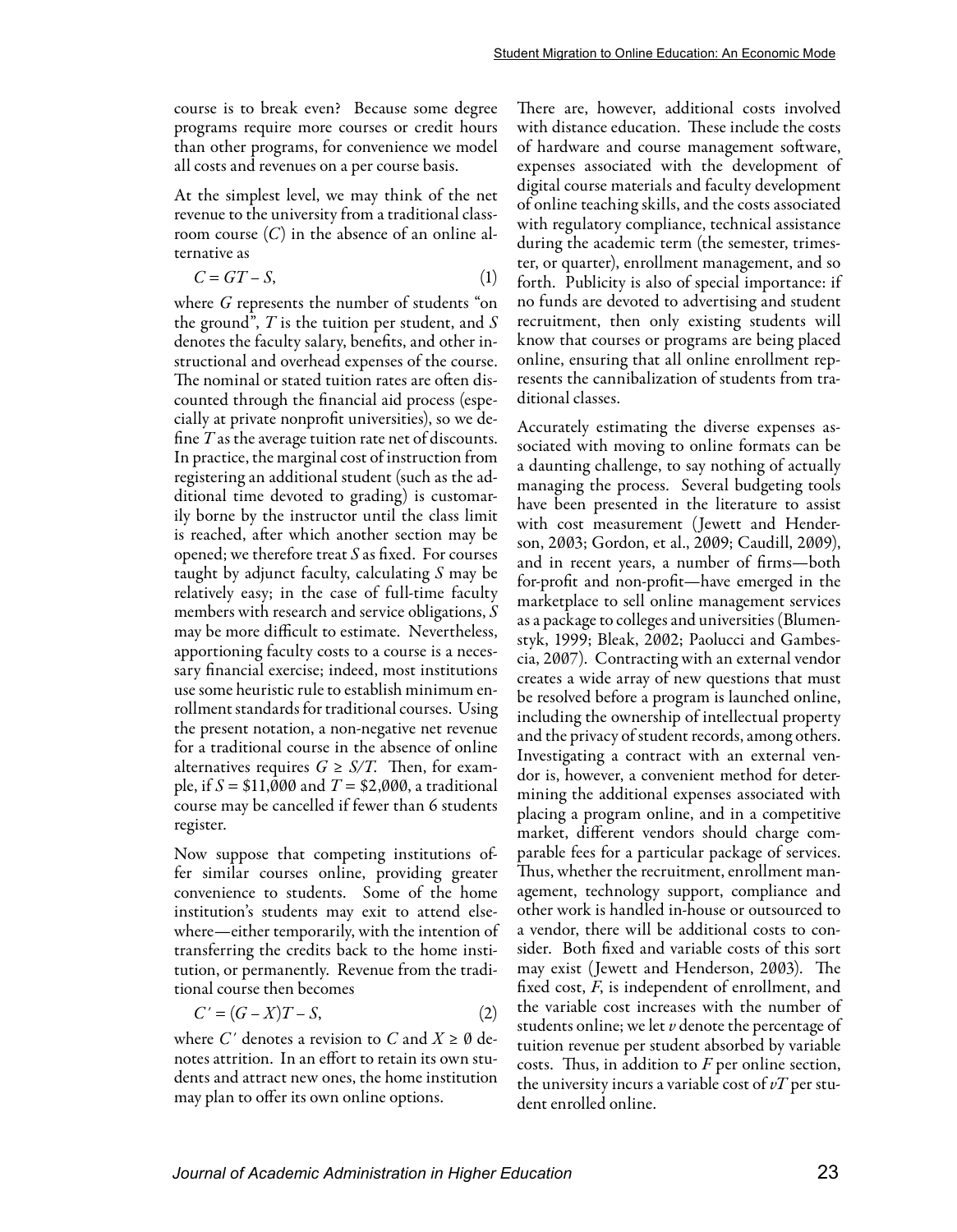We shall assume for simplicity that the tuition rate charged for an online course is the same as it is for a traditional course. As Paulson (2008) notes, this pricing practice is often followed by private universities, and is advocated by the Southern Regional Education Board.

From the evidence cited earlier, we assume that launching an online course entices *N* new students to enroll and induces *M* students from traditional sections to migrate to the online format within the university. Importantly, the students denoted by *M* would not have left the university in any event but elect to take the university's online course once it is offered. Student-athletes, for example, who wish to continue attending the university and playing for its sports teams may find an asynchronous online section more convenient than a face-to-face section.

The online section may also prevent some attrition and perhaps return a fraction of the students who previously exited the university; we denote these by *ρX*. Prospectively, *ρX* may be considered students who would otherwise exit but who have been retained by virtue of launching an online offering. However, students who remain on the ground (*G*) and those who migrate within the institution (*M*) also represent retention in the more general sense. To distinguish the retention that is specifically attributable to the online offering, we refer to *ρX* as students who have already exited and returned.

The net revenue from the distance education section, *D*, is then

$$
D = (N + M + \rho X)(1 - v)T - F - S.
$$
 (3)

The cost function implied by equation (3) is linear in the number of students per section. Although nonlinear functions could be modeled to generate parabolic average cost curves, the variable costs paid to external vendors are, in practice, more commonly linear. For consistency with the literature on optimal class size, we further assume that the online section has a lower maximum enrollment, or seat count, than the traditional section. Writing *L* as the limit of online enrollment, we have  $N + M + \rho X \leq L$ . If this constraint is binding—that is, if the online section fills—then  $N + M + \rho X = L$ . Generally, this limit will be sufficiently low that not all of the students from the traditional class can migrate  $(L < G)$ , so the traditional section will operate simultaneously with the online section, imply-

ing the use of two instructors. Alternatively, if a course is offered exclusively online, then students from traditional programs who wish or need to take the course have no choice but to migrate; *L* < *G* would still imply the use of multiple instructors. Then, modifying *C* once more, the net revenue from the traditional classroom section becomes

$$
C^{\prime\prime} = (G - X - M)T - S. \tag{4}
$$

In monetary terms, the net revenue from operating both the traditional and online sections is now

$$
B = C^{\prime\prime} + D. \tag{5}
$$

However, the relevant economic question is not whether  $B \geq \emptyset$ , but whether  $B \geq C'$ . That is, the net revenue from a traditional, on-ground operation alone (when competitors offer online options) represents the opportunity cost of moving to a mix of traditional and online offerings. Thus, in economic terms the relevant calculation is

$$
E = B - C' = [ (N + \rho X)(1 - v) - vM ]T - (F + S). \tag{6}
$$

If  $E > \emptyset$ , the establishment of the online section enhances the institution's net revenue. To simplify equation (5) without the loss of generality, we may measure  $F + S$  as a multiple of the tuition rate; that is, we let  $F + S = \Theta T$ . Then if  $N + M +$  $\rho X = L$ , we get

$$
E = [(N + \rho X) - \nu L]T - \Theta T.
$$
 (7)

Breaking even requires  $E = \emptyset$ , which implies

$$
N + \rho X = \theta + vL. \tag{8}
$$

Equation (8) identifies the minimum number of new and returning students who must be enrolled in the online section in order to make it economically viable. If we let *n* denote the fraction of online students who represent new and returning enrollment, so that  $n = (N + \rho X)/L$ , then the breakeven point can be defined in terms of this proportion; dividing equation (8) by *L* yields

$$
n = \nu + (\Theta/L). \tag{9}
$$

Equivalently, we can obtain the breakeven point in terms of the allowable proportion of online students who have migrated from traditional classes within the institution. Writing  $m = M/L$ , we get the breakeven point as

$$
m = (1 - v) - (\theta/L). \tag{10}
$$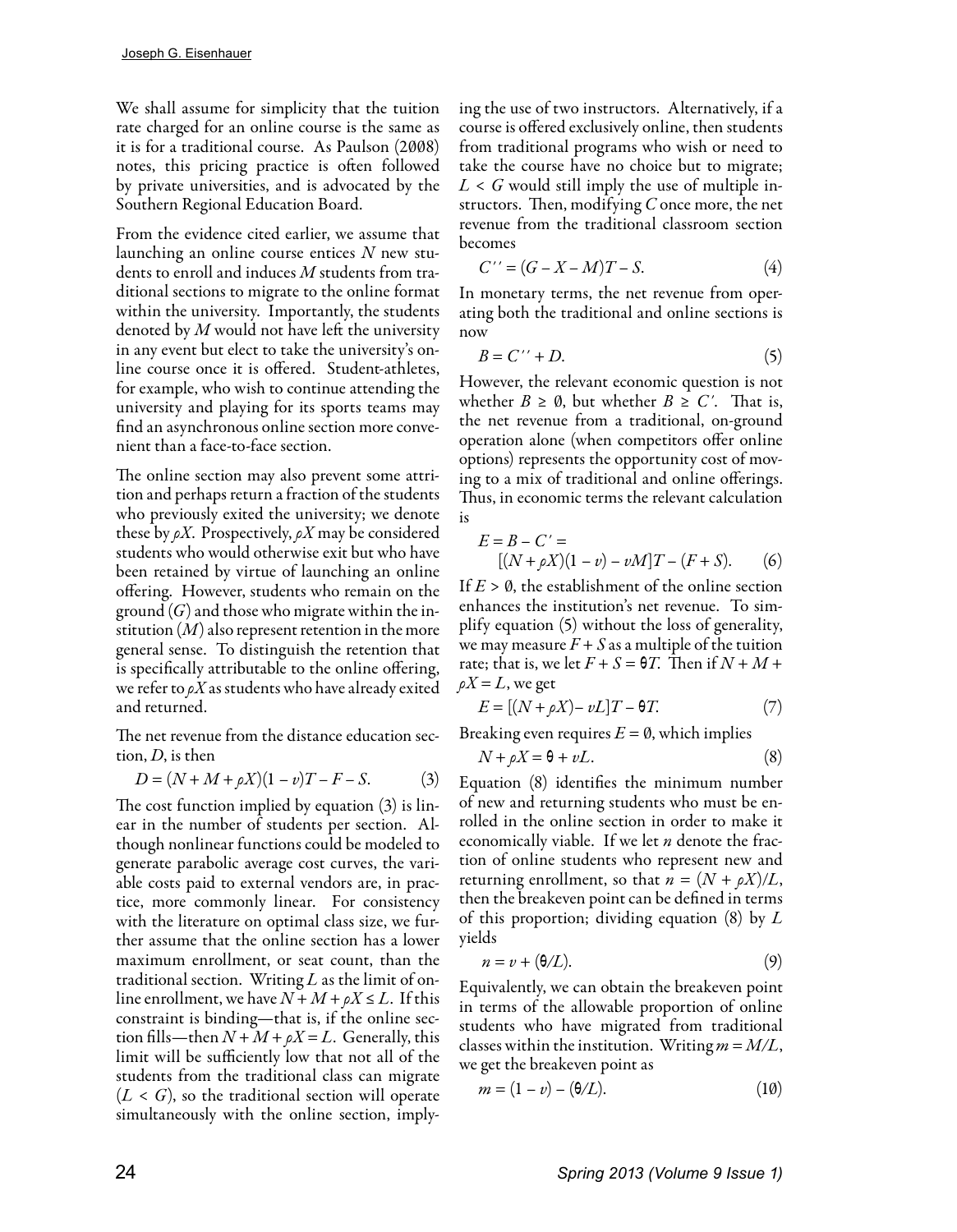According to equation (10), if the cross-over from traditional courses or sections represent a greater proportion of online students than *m*, then the online section has actually reduced net revenue.

As an example, consider again a university whose tuition for a course is \$2,000, and let the faculty member's salary and benefits and related overhead amount to \$11,000 per course. Suppose the university currently offers this course with an enrollment of 35 students, so the gross tuition revenue is \$70,000 and net revenue after payroll and other expenses is \$59,000. Now consider what happens if the university decides to put a section of this course online (presumably as part of a larger program going digital) with a course enrollment cap of  $L = 20$ . Let the variable cost be twenty percent of tuition revenue, and let the fixed cost be  $F = $1,000$ . Then  $v = 0.20$  and  $\theta =$  $12,000/2,000 = 6$ . Assuming 20 students actually take the course online, the breakeven point in equation (9) occurs at  $n = 1/2$ ; that is, at least half of the online students must be new or returning to the university in order for the course to break even. To see this explicitly, note that with 20 students online (10 of whom are new or returning and 10 of whom migrated across formats) and 25 still taking the course in the traditional mode, net revenue from the two sections of the course will be as follows.

| Traditional: | $(25 \times 2,000) - 11,000 =$              | 39,000 |
|--------------|---------------------------------------------|--------|
| Online:      | $(20 \times 2,000)(.80) - 11,000 - 1,000 =$ | 20,000 |
| Total:       |                                             | 59,000 |

Financially, this is exactly the same as if the online section was not offered; hence, the project breaks even. Alternatively, if more than half of the online students are migrants from the traditional course section, then the net revenue will be lower than if the university only ran the traditional course.

Table 2 generalizes this example for various values of *v* and θ, holding the online enrollment limit at  $L = 20$ . As a visual marker, the bold entries running diagonally identify instances in which breaking even requires, as in the example above, 50 percent of the online students to be new or returning registrants to the institution. Naturally, as fixed costs, faculty salaries, and benefits increase relative to tuition, and/or variable costs rise (that is, the institution moves eastward or southward on the table), even higher proportions of online registrants must be new or returning students in order for the venture to break even.

| TABLE <sub>2</sub><br><b>NEW STUDENTS, AS A PROPORTION OF</b><br><b>ONLINE ENROLLMENT, NEEDED TO</b><br><b>BREAK EVEN*</b> |     |     |     |     |     |     |     |  |  |  |
|----------------------------------------------------------------------------------------------------------------------------|-----|-----|-----|-----|-----|-----|-----|--|--|--|
|                                                                                                                            | θ   |     |     |     |     |     |     |  |  |  |
| v                                                                                                                          | 3   | 4   | 5   | 6   | 7   | 8   | 9   |  |  |  |
| .05                                                                                                                        | .20 | .25 | .30 | .35 | .40 | .45 | .50 |  |  |  |
| .10                                                                                                                        | .25 | .30 | .35 | .40 | .45 | .50 | .55 |  |  |  |
| .15                                                                                                                        | .30 | .35 | .40 | .45 | .50 | .55 | .60 |  |  |  |
| .20                                                                                                                        | .35 | .40 | .45 | .50 | .55 | .60 | .65 |  |  |  |
| .25                                                                                                                        | .40 | .45 | .50 | .55 | .60 | .65 | .70 |  |  |  |
| .30                                                                                                                        | .45 | .50 | .55 | .60 | .65 | .70 | .75 |  |  |  |
| .35                                                                                                                        | .50 | .55 | .60 | .65 | .70 | .75 | .80 |  |  |  |

\* The notation  $\theta$  denotes faculty salary, benefits, and other fixed costs of the online course as a multiple of the tuition for a single student; v denotes variable costs. The table assumes an online enrollment cap of 20.

It is also important to observe what happens if the online enrollment limit (*L*) is increased. Assuming the online section fills, the variable cost of the online section increases with *L*. Thus, from equations (8) and (9), *N* rises and *n* falls:

the requisite number of new and returning students required to break even increases, though the requisite proportion declines, and from (10), the allowable proportion

of migrants increases. If, for example, the online class limit is set at 30 students, then all else being constant in the example above, at least 12 students (or 40 percent) must be new or returning to the institution in order to break even; up to 18 students (or 60 percent of the online enrollment) may represent migration from traditional courses.

#### **CONCLUSION**

Providing courses with alternative delivery modes to enhance the educational opportunities and experiences of students is in itself a worthwhile objective, and some universities may elect to do so even at a financial loss. Indeed, equipping students to utilize educational technology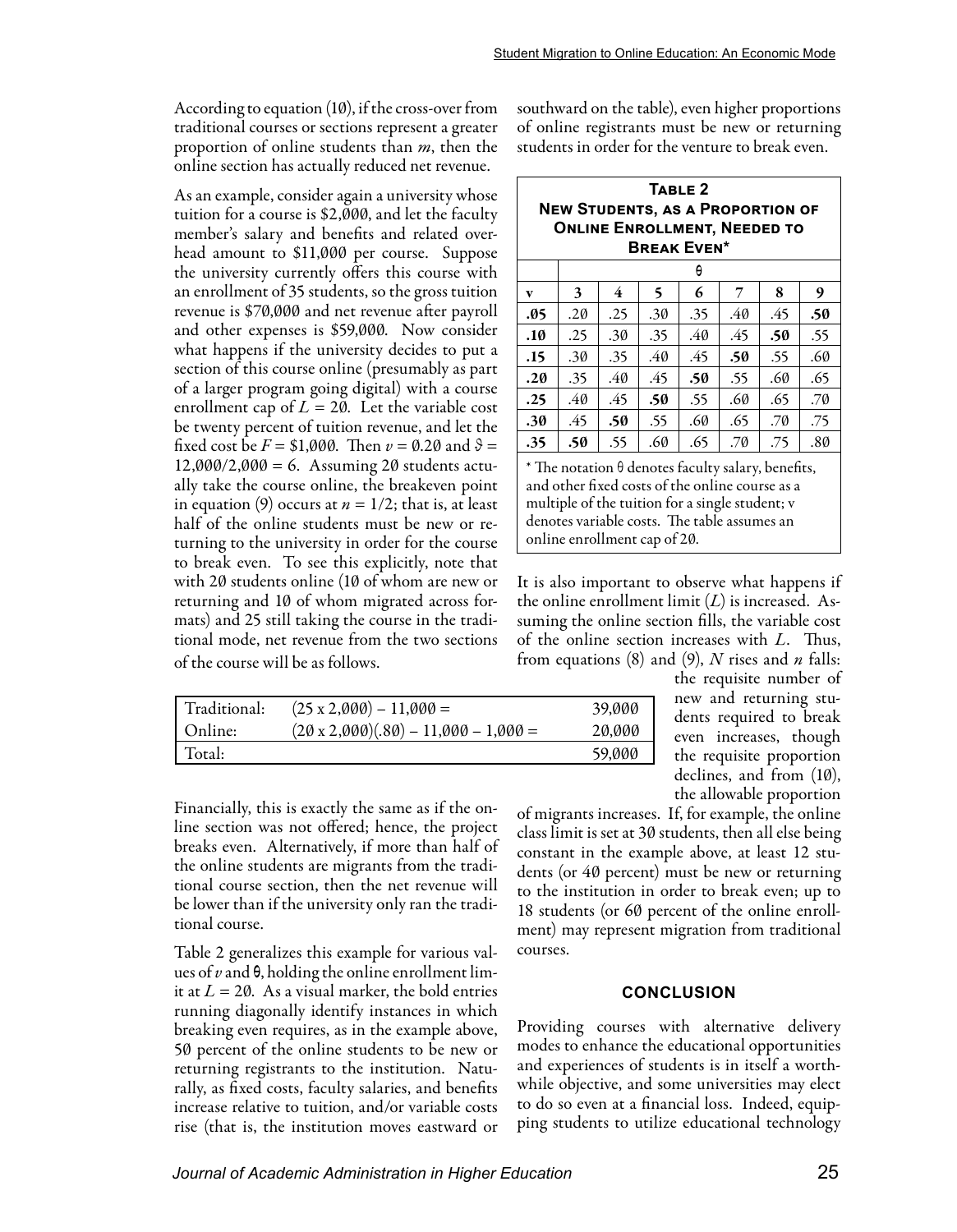and reaching underserved populations may be important components of the university's overall mission. If, however, the objective of going virtual is to strengthen the financial position of the institution, then the revenues and costs must be carefully scrutinized. Relatively small class sizes are widely recommended for online courses, and the available evidence suggests that at little as 20 percent and probably not more than 60 percent of online registration represents real enrollment growth. Online programs may therefore operate on very slim margins.

The present paper offers a simple economic model for determining the break-even point. To utilize the model, a university needs to establish the enrollment limit that ensures pedagogical quality for an online course; identify the payroll expenses per course; determine the additional fixed and variable costs of an online offering (which may be ascertained by consultation with an external vendor); and forecast the percentage of online students who will represent new or returning registrants as opposed to those migrating from traditional courses within the university. Equipped with such data, the economic feasibility of going online can be determined. Clearly, online offerings are more economically viable when the costs are low relative to tuition and cross-over from traditional courses is limited.

Naturally, the model itself could be elaborated in various ways. For example, the model has implicitly assumed equal course completion rates (or equivalently, equal withdrawal rates) between online and traditional courses. Several studies have suggested, however, that there are substantially higher withdrawal and dropout rates—up to 80 percent—for online education (Gleason, 2004; Tyler-Smith, 2006); this problem may be especially severe among low-income and underprepared students (Jaggars, 2011). Thus, the present model may somewhat underestimate the proportion of new students required for online courses to break even; future extensions of the model may benefit from explicitly recognizing this difference. In addition, differential faculty pay scales, or differential tuition rates for online and traditional courses could be incorporated in future work. Indeed, public universities have historically charged lower tuition rates to in-state residents than to out-of-state students. Applying this practice to distance education might mean charging a premium comparable to out-of-state tuition for the convenience of learning online;

such a practice would certainly discourage internal migration but may also conflict with the goals of recruitment, retention, and expanding educational options for students.

This analysis also highlights the need for more detailed empirical research on the extent to which online courses attract new students, prevent attrition by retaining existing students who might otherwise leave the university, and induce crossover by students who would otherwise remain in traditional courses at the institution. Ideally, such data should not be limited to headcounts, but would also measure credit-hour generation. Here, as in other contexts, better information is an essential element of improved decision-making.

### **REFERENCES**

- Allen, I.E. & Seaman, J. (2011). *Going the Distance: Online Education in the USA 2011*. Wellesley MA: Babson Survey Research Group.
- Bartolic-Zlomislic, S. & Bates, A.W. (1999). *Assessing the Costs and Benefits of Telelearning: A Case Study from the University of British Columbia*. Vancouver. http://det.cstudies. ubc.ca/detsite/framewhat-index.html.
- Bleak, J. (2002). Insulated or isolated: for-profit distance education in the non-profit university. *Online Journal of Distance Learning Administration*, 5(2).
- Blumenstyk, G. (1999). The marketing intensifies in distance learning. *Chronicle of Higher Education*, 45(31), A27-A30.
- Boettcher, J.V. (1998). How many students are just right in a web course? *Syllabu*s, 12(1), 45- 49.
- Caudill, J. (2009). *A Financial Model for the Launch and Operation of an Online Degree Program by a Public Higher Education System*. Doctoral dissertation, University of Tennessee-Knoxville.
- Cavanaugh, J.K. (2005). Are online courses cannibalizing students from existing courses? *Journal of Asynchronous Learning Networks,* 9(3), 95-102.
- Colwell, J. & Jenks, C.F. (2004). The upper limit: the issues for faculty in setting class size in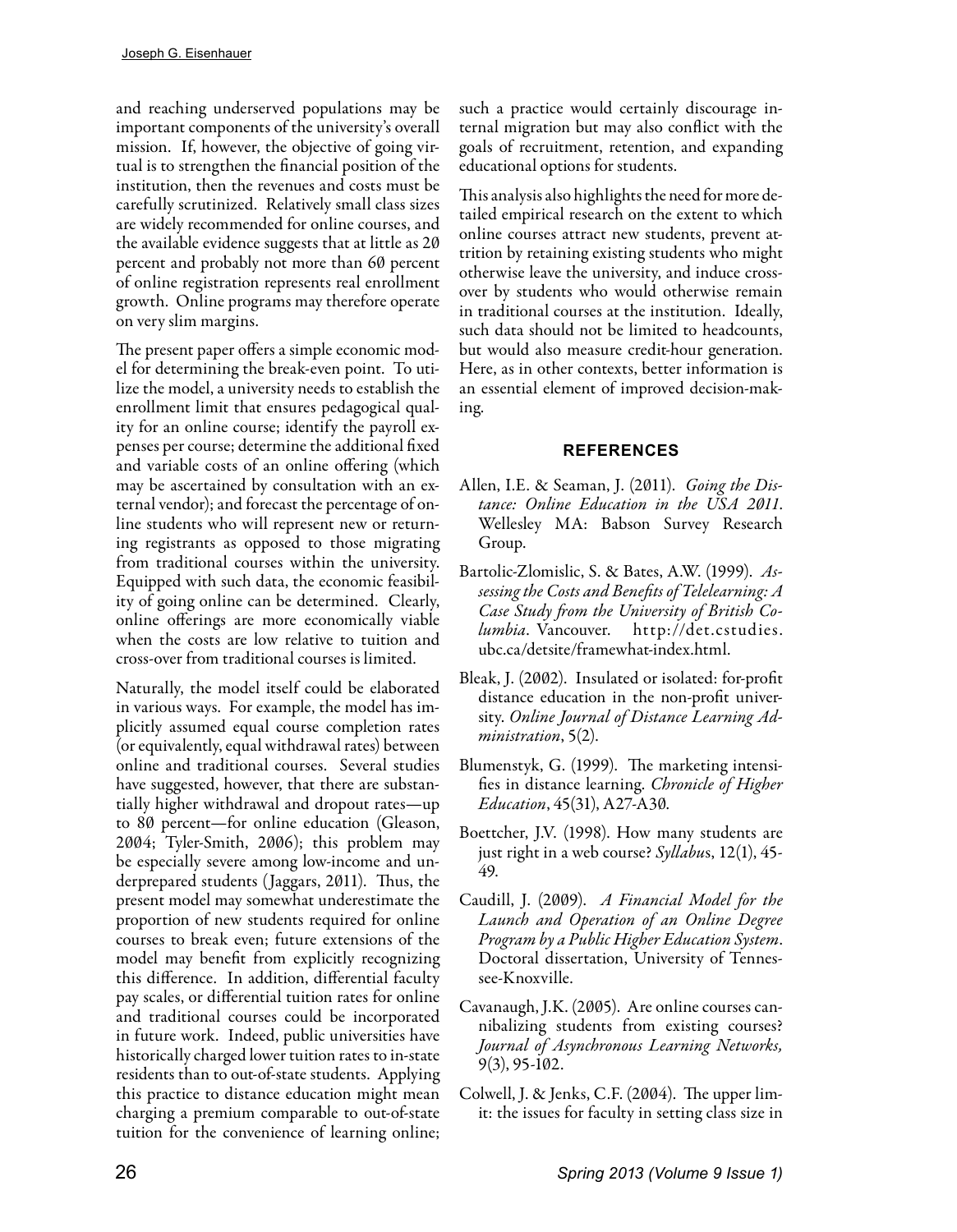online courses. *Proceedings of Teaching Online in Higher Education*, November.

- Eberle, J.H. & Childress, M.D. (2007). Universal design for culturally-diverse online learning. In A. Edmundson (ed.), *Globalized E-Learning Cultural Challenges*. Hershey, PA: Information Science Publishing, 239-254.
- Edmundson, A. (2007). The Cultural Adaptation Process (CAP) model: designing e-learning for another culture. In A. Edmundson (ed.), *Globalized E-Learning Cultural Challenges*. Hershey, PA: Information Science Publishing, 267-290.
- Ellis, A.E. (2003). Personality type and participation in networked learning environments. *Educational Media International*, 40(1-2), 101-114.
- Gleason, B.J. (2004). Retention issues in online programs: a review of the literature. *Second AIMS International Conference on Management*, December 28-31, 395-398.
- Gordon, S., He, W., & Abdous, M. (2009). Using a web-based system to estimate the cost of online course production. *Online Journal of Distance Learning Administration*, 12(3).
- Howard, D.E. (2002). *Enhanced by Technology, Not Diminished*. NY: McGraw-Hill.
- Irby, B.J. & Lara-Alecio, R. (2012). A narrative review of the literature regarding class size in online instruction. In J. Tareilo & B. Bizzell (eds.), *NCPEA Handbook of Online Instruction and Programs in Educational Leadership*. National Council of Professors of Educational Administration Press.
- Jaggars, S.S. (2011). Online learning: does it help low-income and underprepared students? Community College Research Center, Columbia University, CCRC working paper 26.
- Jewett, F. & Henderson, T. (2003). The technology costing methodology project: collecting and interpreting instructional cost data. *Planning for Higher Education*, 32(1), 15-27.
- Kennedy, K., Nowak, S., Raghuraman, R., Thomas, J., & Davis, S.F. (2000). Academic dishonesty and distance learning: student and faculty views. *College Student Journal*, 34(2), 309-314.
- Kingma, B. & Keefe, S. (2006). An analysis of the virtual classroom: does size matter? Do residencies make a difference? Should you hire that instructional designer? *Journal of Education for Library & Information Science*, 47(2), 127-143.
- Klaus, T. & Changchit, C. (2011). Online and traditional courses: what are the demographic differences? *Journal of Academic Administration in Higher Education*, 7(1), 45-51.
- Kreb, S.G. (2008). *Gaining Gold Medals and Gowns: Equilibrating the Dual Career of Student-Athletes with Online Education*. Doctoral dissertation, University of Virginia.
- Lanier, M.M. (2006). Academic integrity and distance learning. *Journal of Criminal Justice Education*, 17(2), 244-261.
- Lee, J.M. & Lee, Y. (2006). Personality types and learners' interaction in web-based threaded discussion. *Quarterly Review of Distance Education*, 7(1), 83-94.
- Li, Q. & Akins, M. (2005). Sixteen myths about online teaching and learning: don't believe everything you hear. *TechTrends*, 49(4), 51-60.
- Liu, Y. (2007). Designing quality online education to promote cross-cultural understanding. In A. Edmundson (ed.), *Globalized E-Learning Cultural Challenges*. Hershey, PA: Information Science Publishing, 35-59.
- LoShiavo, F.M. & Shatz, M.A. (2011). The impact of an honor code on cheating in online courses. *Journal of Online Learning and Teaching*, 7(2), 179-184.
- Mortagy, Y. & Boghikian-Whitby, S. (2010). A longitudinal comparative study of student perceptions in online education. *Interdisciplinary Journal of E-Learning and Learning Objects*, 6(1), 23-44.
- Orellana, A. (2009). Class size and interaction in online courses. In A. Orellana, T.L. Hudgins, & M. Simonson (eds), *The Perfect Online Course: Best Practices for Designing and Teaching*. Charlotte, NC: Information Age Publishing, 127-156.
- Paolucci, R. & Gambescia, S.F. (2007). Current administrative structures used for online degree program offerings in higher education. *Online Journal of Distance Learning Administration*, 10(3).